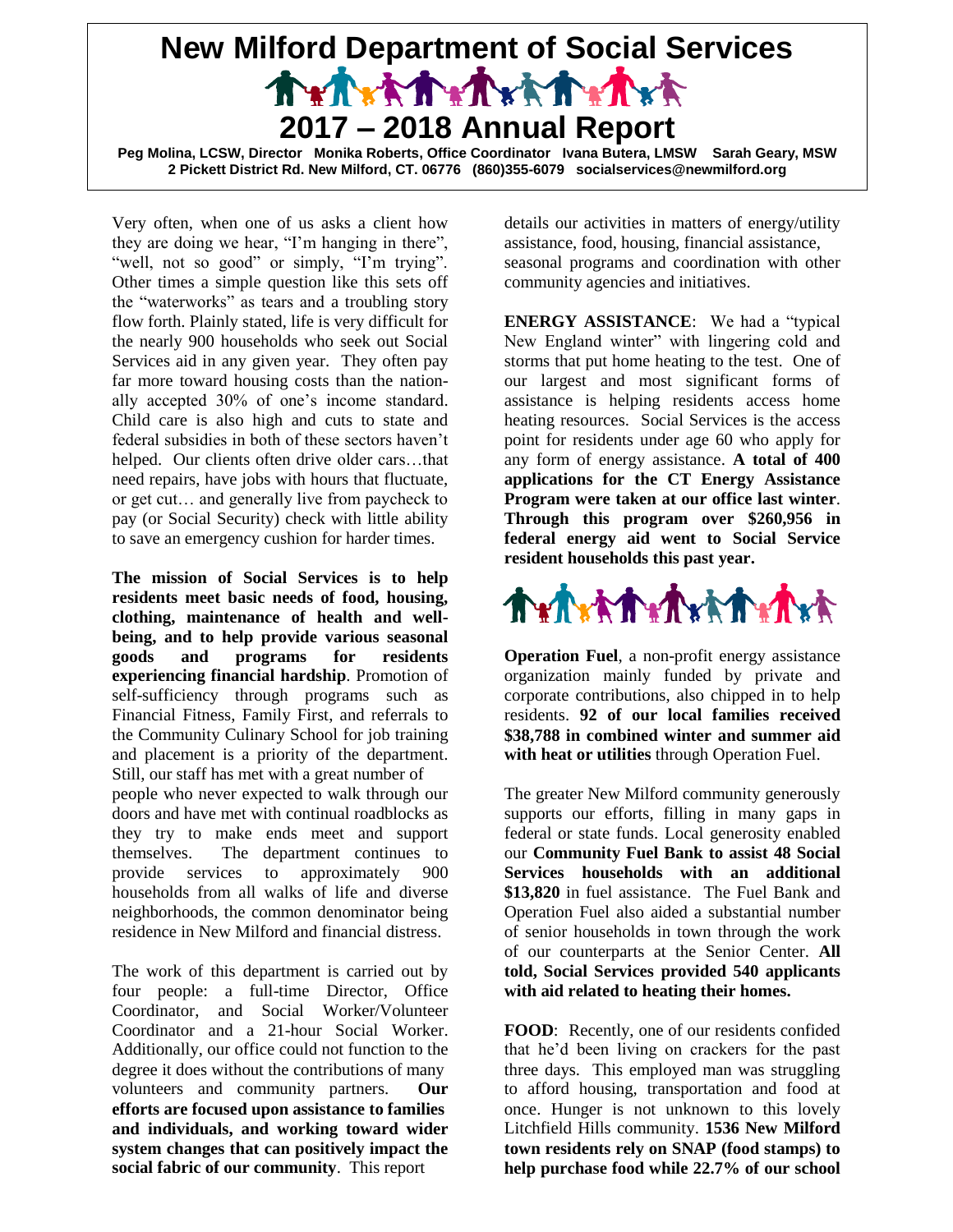**children participate in the free/reduced lunch program. Hunger continues to affect young and old in our town.** While use of food pantries is a chapter for those with a temporary financial setback, it has become an essential support for many others due to flat wage growth since the great recession or low fixed incomes. Our **Food Bank** provides weekly bags of non-perishable groceries, plus produce and other goods to qualified households. **8500 such bags were distributed last year to approximately 173 weekly household visitors.** Emergency food vouchers were also given out to 70 households. **Families with children comprise 37% and those with seniors are 33% of our average monthly program participants**.

When incomes drop and family budgets shrink, food choices shift toward cheaper but more energy-dense foods. The first items dropped are usually healthier foods – high-quality proteins, whole grains, vegetables and fruit. Low cost energy-rich starches, added sugars, and vegetable fats represent the cheapest way to fill hungry stomachs.

2017 was the first full season for the **New Milford Farmers Market Collaborative,** an effort that provides doubled SNAP (food stamp) dollars for fruits and vegetables at the NM Farmers Market. Last year saw a 90% increase over our first year in overall customers using this program. **We are grateful to the donors who have made the doubling incentive possible: The Goldring Family Foundation, the Harcourt Foundation, St. John's Episcopal Church, First Congregational Church of New Milford, Candlewood Valley Pediatrics and our local United Way. Bravo!**



The Food Bank could not exist without the help of our generous neighbors. We team with food vendors and growers, **Stop and Shop, Big Y Foods, Aldi, The CT Food Bank, NM's Fort Hill Farm, and Washington's Judea Community Garden project** among others**.**  These supporters enable us to provide bakery products and fresh produce**,** conduct food drives and special events, make special contributions and are always willing helpers in our efforts. **Great appreciation also goes to the Community Culinary School, which donated 7304 homemade meals for clients last year.**  All together, we make a significant impact on abating hunger in this community.

Among the many donors of food and financial support, we thank: **NM Lion's Club, the Women's Club of greater New Milford, Paradice Cruisers ("Thanksgiving in July" car show), Litchfield Food Rescue, the Rotary Club, AARP (New Milford and Brookfield chapters), the VFW Ladies Auxiliary, NM Postal Workers, The Odd Fellows and Palm Rebekah Lodge, The NM Police Dept., Northville Baptist Church, St. Paul's Anglican Church (Brookfield), Temple Sholom, Our Lady of the Lakes RC Church, the local Knights of Columbus, First Congregational Churches of New Milford, Bridgewater and Washington, St. John's Episcopal Church of NM, St. Andrew's Episcopal of Marbledale, NM Church of Christ, the United Methodist Church (for its pantry "Our Daily Bread"), and Walnut Hill Community Church. Local business operations, Kimberly Clark, the NM Board of Realtors and Park Lane Animal Hospital have also helped to keep the Food Bank going. In the schools, Northville, Hill & Plain, Sarah Noble, Canterbury, and Kent School, deserve an extra big shout-out for their ongoing efforts. Schaghticoke and NMHS clubs and teams also held successful food drives and participated in "Walk a Mile for a Meal". Town Departments of Public Works, Parks & Rec, the Youth Agency and Town Clerk all chipped in, as did NM Ambulance. We are grateful to many child care centers, Girl and Boy Scout troops and other youth groups and businesses that hold events or food drives and our loyal individual donors. We appreciate and rely on all of you!**

**Our Food Bank is a prime example of volunteerism at its best.** Operating all day on Thursdays, we have an energetic, faithful team of about twenty volunteers who oversee and escort our participants. They also sort food and re-stock shelves (a never-ending job!), pick up or package fresh goods and grocery orders, lending a sympathetic ear and cheery smile all the while. We are ever so grateful to these *amazing* women and men!

This year marked one of vast improvement for the operation of the Food Bank. By moving to John Pettibone Community Center, the Food Bank is set up as a "full choice pantry" for our clients, a far more dignified system. We have fantastic storage capacity and a lay-out that enhances functionality—staff, volunteers and clients are very happy!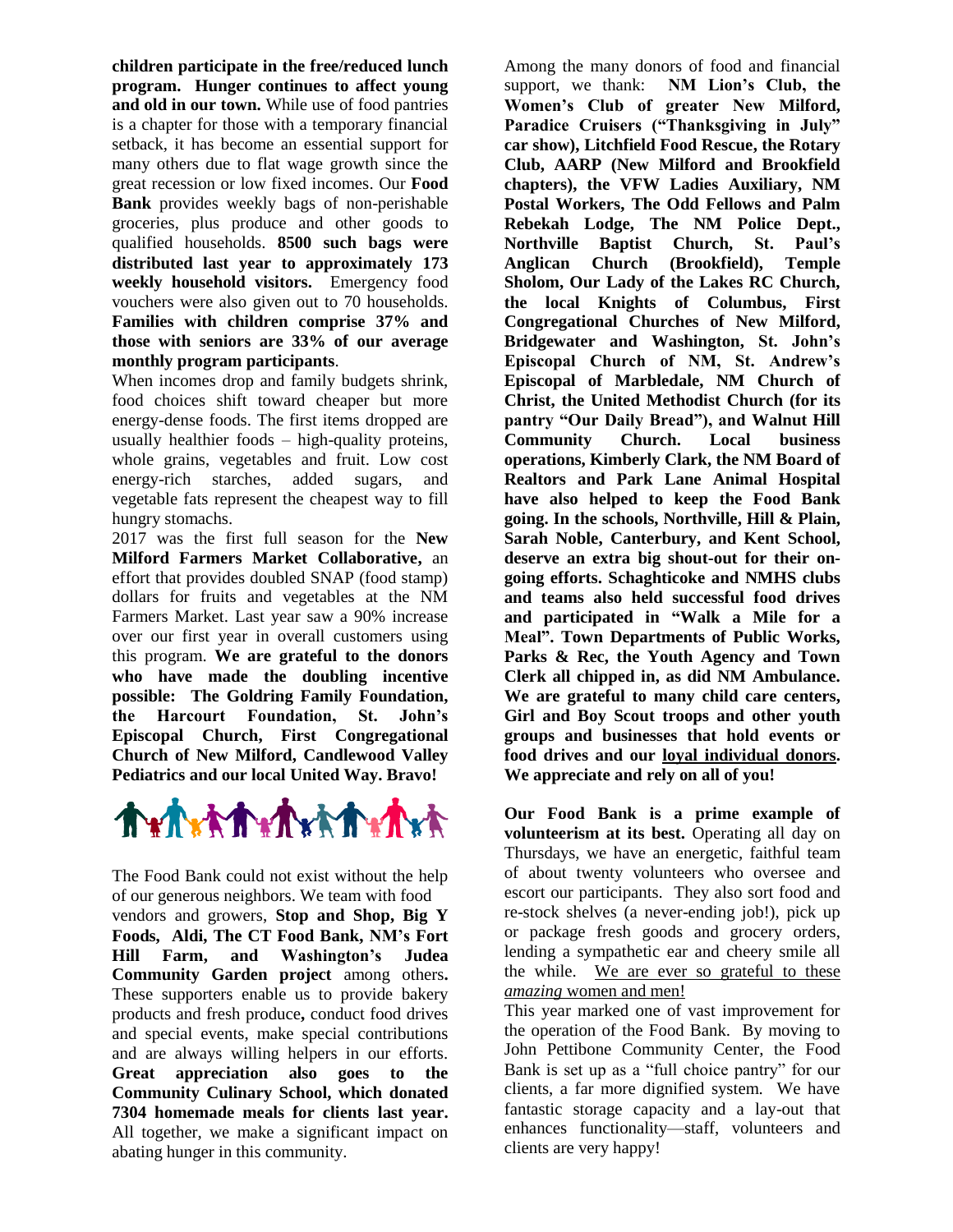**HOUSING**: Social Services handle many calls for help with housing problems. For many, this single largest expense presents a continual budgetary challenge. Housing is the most daunting and frustrating basic need our staff tries to address. Since the last recession, the rental market has grown and an extremely low vacancy rate has driven prices up, further burdening lower income renters. Connecticut continues as one of the most expensive states in the country for housing costs. *Out of Reach 2018* finds that a CT household must earn \$24.90 an hour (or \$51,799 per year) to afford a fair market twobedroom apartment. Yet, in 2018, the average CT renter working 40 hours per week earns \$17.38 per hour or \$36,150 a year. A parent earning CT's minimum wage of \$10.10 an hour would have to work 98 hours per week to pay for a two-bedroom apartment!

This office is often a starting point as people search for housing or for ways to remain in their homes when financial hardship strikes. We provide residents with information, referrals, advocacy with landlords or agencies and direct assist grants for housing needs.

**The Hope Fund** is our way to assist with money toward security deposits or with preventive rent/mortgage assistance during extraordinary circumstances such as illness or unemployment. Last year, we were able to assist **59 residents** with **\$25,789** through this fund that is supported by private contributions and grants. We were very happy to receive a nice donation from the **Archbishop's Annual Appeal thanks to Our Lady of the Lakes Roman Catholic Church. Additionally, The Goldring Family Foundation and Thrift Mart of New Milford** were major contributors. We are most grateful!

The office also assisted **69 disabled residents with applications for renter's rebates totaling \$38,847** from the State of CT.



**FINANCIAL ASSISTANCE**: When New Milford residents experience financial hardship, Social Services is often the place people are referred to. Our help includes counseling and budget guidance as well as concrete financial aid. In addition to the forms of financial help described elsewhere, the department administers the **Good Samaritan Fund**, a charitable crisis fund used for services or items not provided by

other available resources. **During the past year 166 grants totaling \$30,484 were distributed to households in distress.** Like the Food Bank and Hope Fund, the Good Samaritan Fund is totally reliant upon private gifts and grants. Assistance includes payments to utilities in order to continue service, car repairs, help with prescriptions and other medical needs, and funding for children's activities and programs. We are very grateful to **the Thrift Mart for their on-going support to this fund**. T**he Harcourt Foundation** made a special gift last year. **Martha and Mary Fund of St. Francis Xavier Church** provided key matching grants. In addition, many groups and individuals donate generously to help their neighbors in need.

**Financial Fitness education** is a priority for the department. This occurs in conjunction with our direct client contact and through workshops offered at the Community Culinary School and other opportunities. Using materials from The Center for Financial Social Work and the Consumer Financial Protection Bureau, we help residents explore their relationship with money, learn about budgeting, recognize "emotional spending" and set goals for financial security.

FAMILY FIRST!: For 15 years, New Milford Social Services has run a program known as "Family First!" aimed at strengthening family ties and enhancing the quality of family life for lower-income residents. Moving away from a retreat format, this program is currently in transition. We appreciate **Harrybrooke Park**'s generosity in hosting our annual summer picnic and look forward to providing future updates on Family First activities. One terrific spin-off that occurred is that a large group of client families became Camp Jewell volunteers by participating in their annual "Woodcutter's Weekend" last November. This will surely continue, keeping our "community of friends" alive and well.

**COMMUNITY PARTNERSHIPS**: The Social Services Department is able to accomplish its work because of the **support and partnership of the greater New Milford community.** Our office is the referral point for many a 211- InfoLine call, yet we act as the hub of a great support wheel consisting of other agencies, service providers, civic groups, charitable organizations, youth groups, churches, town departments, businesses and individuals. We are indebted to all for their support and teamwork!

Three "special mentions" this year: (1) **New Milford Girl Scout troops:** from their